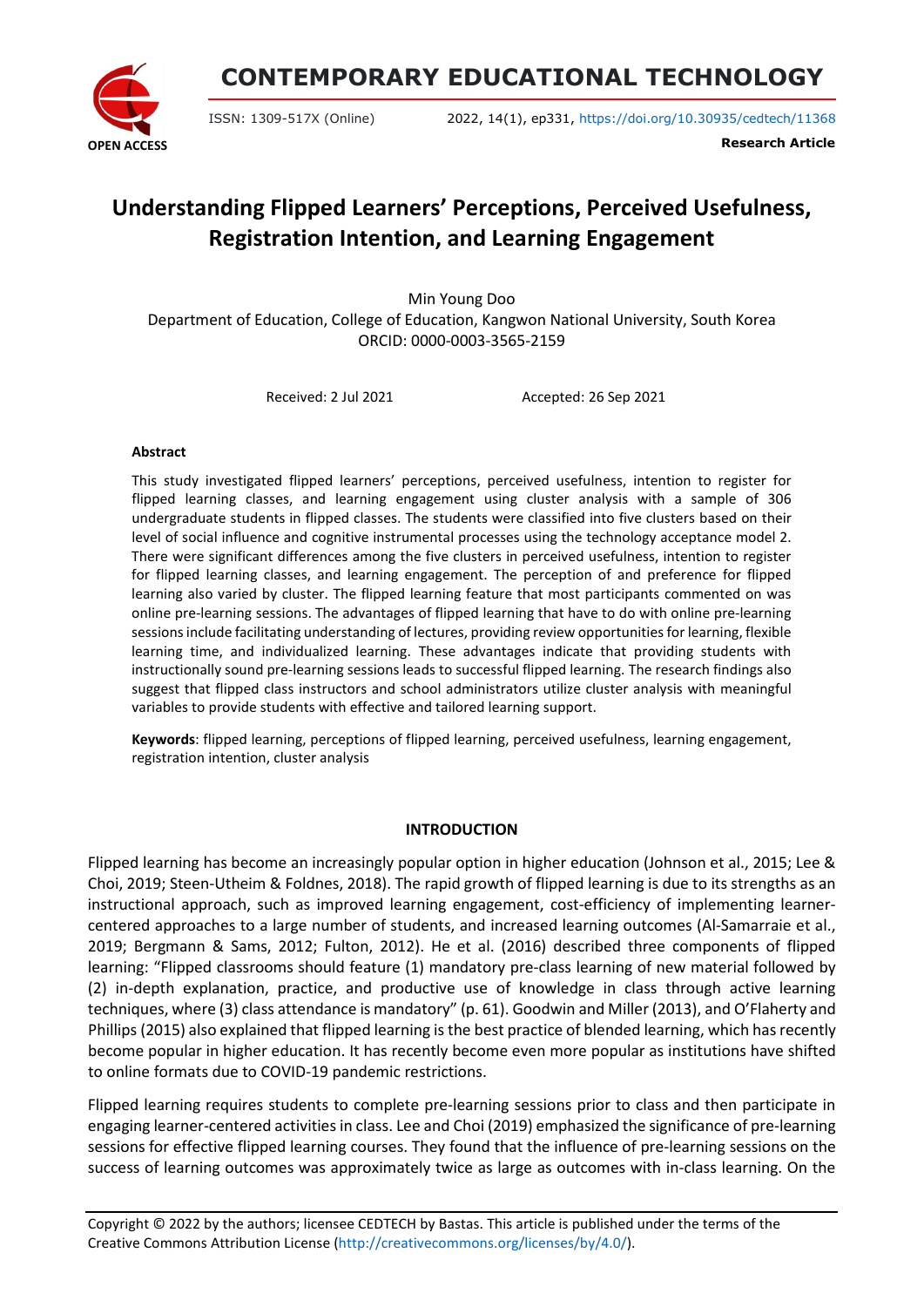negative side, however, He et al. (2016) pointed out that non-compliance with watching or reading materials for pre-learning sessions is a hindrance for flipped learning. This barrier indicates that the roles and responsibilities of students in flipped learning classes are considerably different than in traditional lecturebased classes. The requirements and expectations of students in flipped learning classes are also quite different from how students have been used to learning (Ng, 2018). Koh (2019) found that students perceived that flipped classes require more time to learn the pre-learning materials and reported having a heavier workload. For these reasons, students' perceptions of flipped learning and their motivations for choosing flipped learning classes may be different from the perspectives of instructors or school administrators.

As more students have recently enrolled in flipped learning classes in higher education, the perceptions and needs of students for flipped learning have become more diverse (Forsey et al., 2013; Hao, 2016). Based on their scoping review of flipped learning, O'Flaherty and Phillips (2015) reported that students' perceptions of flipped learning were largely positive; however, they also identified negative perspectives of flipped learning. Hao (2016) examined undergraduate students' perceptions of flipped learning and concluded that flipped learning cannot be applied to "all students, all contexts, and all disciplines." While substantial research on flipped learning has examined the effectiveness and efficiency of flipped learning, including Forsey et al. (2013), Hao (2016), He et al. (2016), O'Flaherty and Phillips (2015), Nouri (2016), and Wang and Zhu (2019), few studies have explored students' perceptions of and intention to register for flipped learning classes with the segmentation of learners. The segmentation of flipped learners is expected to enable instructors or school administrators to apply effective instructional strategies and provide appropriate learning support in flipped learning. Given that there is a wide range of students' perceptions of and needs for flipped learning, this study classified flipped learners into meaningful groups using cluster analysis by applying the extension of the technology acceptance model (TAM2) (Venkatesh & Davis, 2000).

TAM2 is an extension of Davis' (1989) technology acceptance model developed by adding two external processes (i.e., social influence and cognitive instrumental processes) to increase its explanatory power. The purpose of this study is to understand flipped learners' perceptions, perceived use, intention to register for flipped learning classes, and learning engagement using cluster analysis. We posed two research questions to guide the study:

- 1. Do perceived usefulness, intention to register for flipped learning classes, and learning engagement of flipped learners differ among groups with different levels of social influence and cognitive instrumental processes?
- 2. What are students' perceptions of and preferences for flipped learning? What do students like the most and the least about flipped learning?

## **LITERATURE REVIEW**

## **Students' Perceptions of Flipped Learning**

Flipped learning is defined as "a pedagogical approach in which direct instruction moves from the group learning space to the individual learning space, and the resulting group space is transformed into a dynamic, interactive learning environment where the educator guides students as they apply concepts and engage creatively in the subject matters" (Flip Learning, 2014). Flipped learning has been touted as an effective instructional approach from the perspectives of instructors, school administrators, and education researchers(Hwang et al., 2019; Steen-Utheim & Foldnes, 2018). McDonald and Smith (2013), and O'Flaherty and Phillips (2015) listed the advantages of flipped learning including "encouraging students to become selfdirected learners," "flexibility in learning," and "promoting ownership of learning." Koh (2019) conducted an extensive literature review and summarized the effectiveness of flipped learning in higher education, including (1) personalization, (2) higher-order thinking, (3) collaboration, and (4) self-direction. Steen-Utheim and Foldnes (2018) conducted a research investigating the perception of flipped learning from students' perspectives. They examined the affective dimension of learning engagement of flipped learners using qualitative data with 12 freshmen at a Norwegian business school who were enrolled in both a flipped class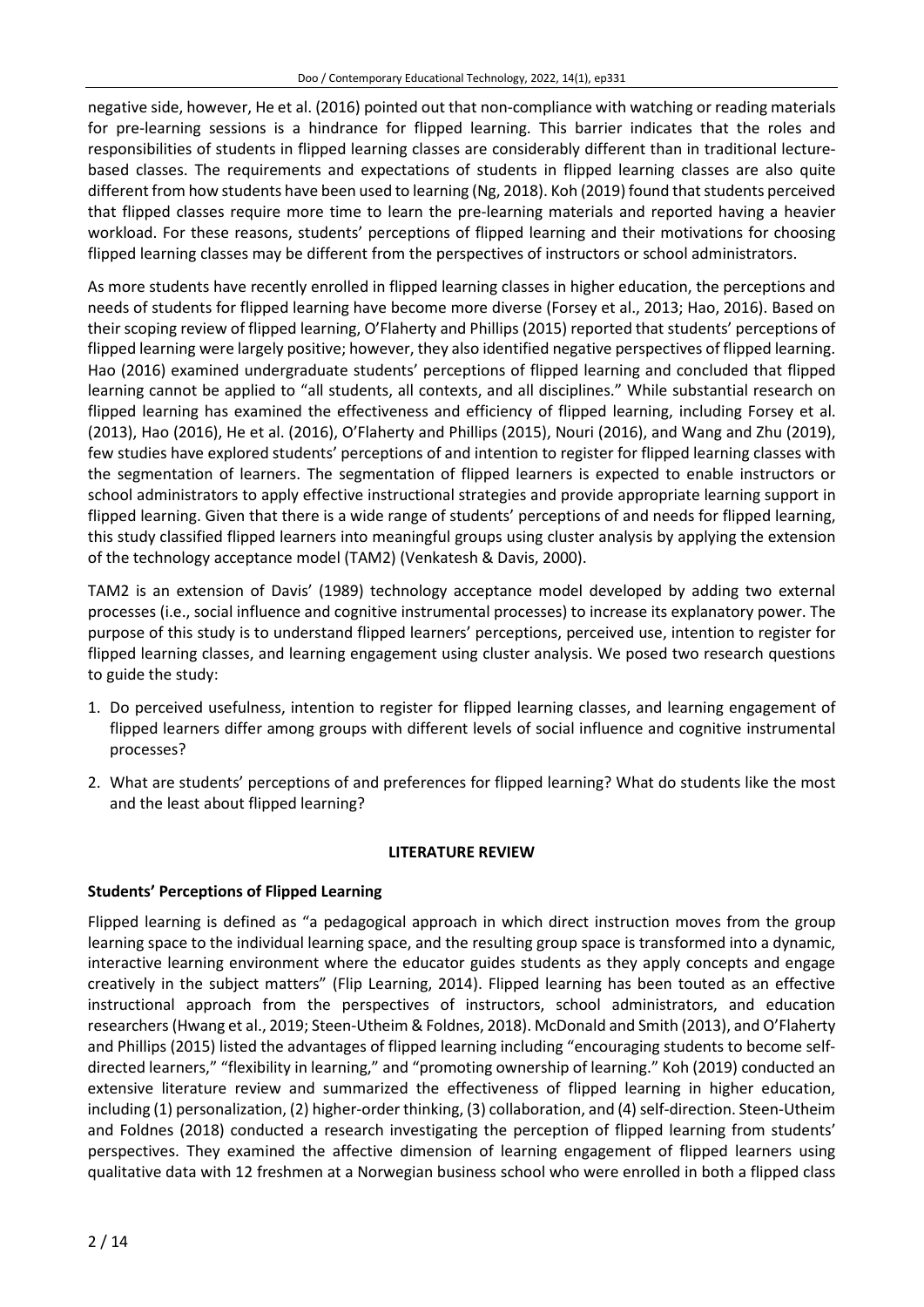and a traditional lecture-based class. The results of the data analysis yielded the following seven themes about flipped learning: (1) commitment to peers, (2) learning with peers, (3) being recognized [asindividuals], (4) reduced anxiety [or obtaining emotional safety], (5) using videos to learn new content, (6) [different] instructor relationship, and (7) physical learning environment [different from traditional lecture-based classes]. Based on these research findings, Steen-Utheim and Foldnes (2018) emphasized the importance of students' perceptions of flipped learning and affective learning engagement for successful learning outcomes.

Given that flipped learning is a learner-centered instructional approach and requires students to play a more active role in learning, students' perceptions of and preferences for flipped learning is important for successful learning outcomes. To examine students' perceptions of flipped learning, O'Flaherty and Phillips (2015) conducted an extensive review of 28 relevant studies on flipped learning in higher education and found that students' perceptions of flipped learning were largely positive; however, some students had negative perspectives of flipped learning. In other words, flipped learning is not applicable or satisfactory for all students. Hao (2016) also analyzed students' perceptions and readiness level for flipped learning with 84 undergraduate students in Taiwan. Around 60% of the participants were positive about flipped learning in general. However, only 39.3% reported that flipped learning met their learning needs and only 44% said that they would take flipped courses in the future. What students liked about flipped learning included, "recognition of learning needs," "more interaction in classes," and "more effective use of class time." However, students disliked the "requirement for self-discipline," "the requirement of prior knowledge and academic motivation," and that they had "less learner control."

Forsey et al. (2013) also surveyed 74 studentsin a sociology class using flipped learning in Australia and found that only slightly more than half (53%) of the students indicated that flipped learning suited their learning needs. What aspects the participants valued in flipped learning included "flexibility," "the richness of the learning content," and "productivity in learning." The students were also concerned that online pre-learning might substantially replace instructor-led lectures. Wang and Zhu (2019) also examined 73 first-year students' perceptions of flipped learning in a chemistry course using MOOC-based flipped learning materials in China. Although there were significant learning gains for the flipped learners, student evaluations of the overall learning experience were slightly lower than their learning performance. Wang and Zhu found that most students liked the student-student interaction and active learning results in class; however, the prelearning materials (i.e., using existing MOOCs) did not satisfy students' needs. This finding indicates that there should be a good fit between the pre-learning materials and class activities.

Nouri (2016) also compared the effectiveness of flipped learning between high achievers and low achievers in a university in Sweden. The participants of their study had positive perceptions of flipped learning as an instructional approach in terms of the use of video, flexibility, and mobility, all of which support learning with meaningful learning activities. Although no significant differences in the attitudes toward flipped learning were found between high achievers and low achievers, the study found that the low achievers appreciated the use of video more as pre-online learning materials than the higher achievers. In addition, the perceived learning gains of low achievers were higher than the high achievers. Nouri explained that low achievers may benefit more from flipped learning due to the individualization (e.g., more opportunitiesto learn at their own pace) and repetition (e.g., ability to pause and rewind the pre-learning online materials).

He et al. (2016) investigated the effects of flipped learning on learning outcomes and students' perceptions of flipped learning with 676 freshmen using a treatment and comparison group design. They found that flipped learning slightly increased students' final exam performance, but not motivation. He et al*.* (2016) reported that the participants in the treatment group reported mixed feelings about flipped learning. Exemplary positive comments about flipped learning included, "learning at one's own time and pace, better preparation for class, and more problem solving and teacher-student interaction" (p. 70). These studies on students' perceptions of flipped learning reveal a wide range of student perceptions and intention to register for flipped learning classes. To implement flipped learning more effectively, it is necessary to understand learners' perceptions at a deeper level (e.g., using segmentation or clusters) to help instructors and administrators apply customized instructional strategies that address the preferences of each learner cluster.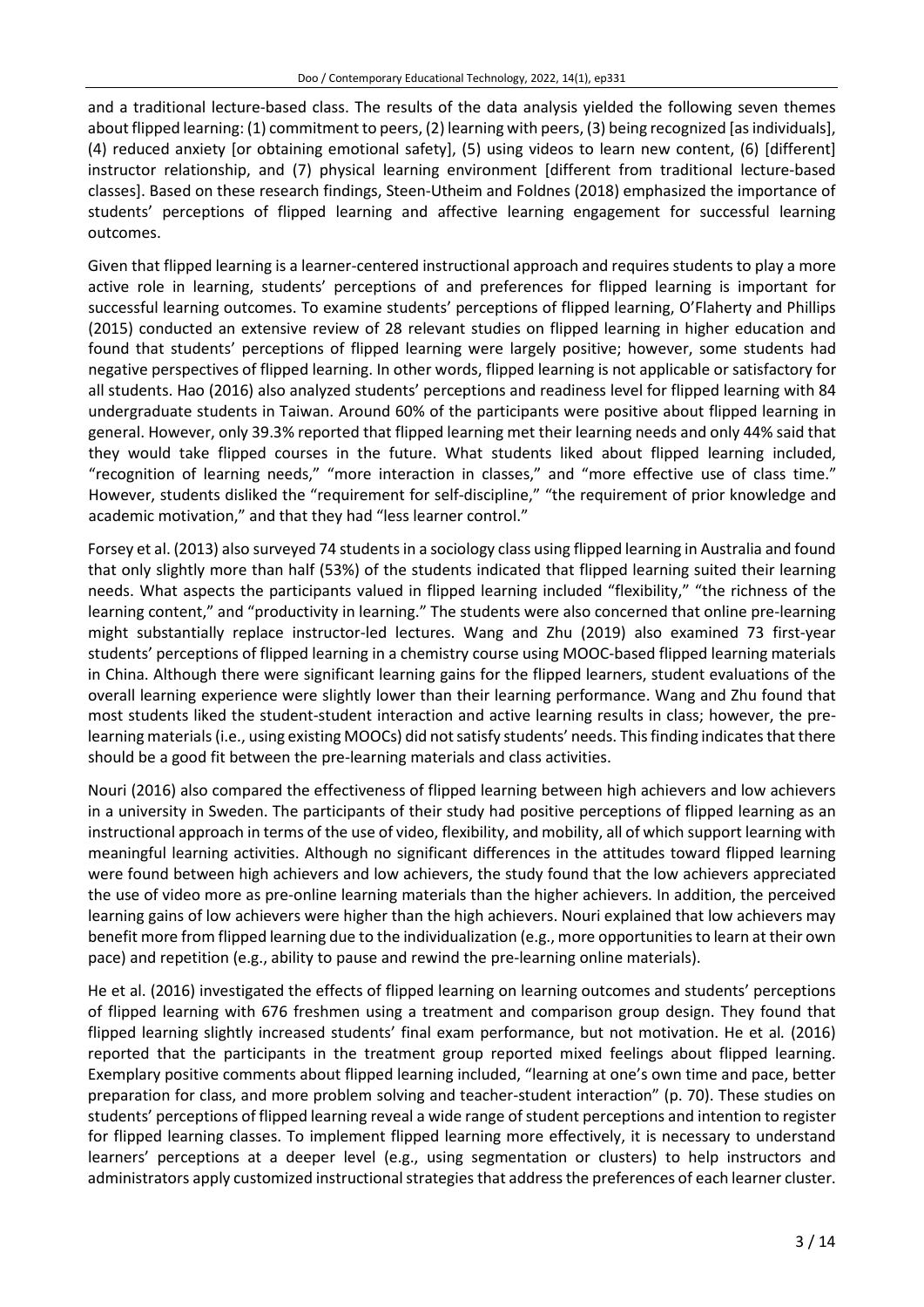

Note: Restructured extension of the technology acceptance model (Venkatesh & Davis, 2000, p. 188)

## **Technology Acceptance Model 2**

The technology acceptance model (TAM) (1989) has been used to explain adoption of innovation or new technologies in various realms including in education (Abdullah & Ward, 2016; Agudo-Peregrina et al., 2014; Chen Hsieh et al., 2017; Park et al., 2012). TAM explains that two critical elements, perceived usefulness and perceived ease of use, largely determine individuals' technology adoption. Perceived usefulness, which refers to "the degree to which a person believes that using a particular system would enhance his or her job performance" (Davis, 1989, p. 320), has been reported to be a robust predictor of technology adoption. In particular, perceived usefulness accounts for approximately 60% of intention to use (Venkatesh & Davis, 2000). Given the importance of perceived usefulness, Venkatesh and Davis (2000) added two external processes to perceived usefulness in their extended TAM model (TAM2): social influence processes (e.g., subjective norms and personal image) and cognitive instrumental processes (e.g., job relevance, output quality, and result demonstrability) to improve its explanatory power (see **Figure 1**).

Social influence processes indicate the influences of social forces (e.g., subjective norms and one's personal image) on individuals' perceived usefulness and intention to use new systems. Subjective norm refers to individuals' perceptions of the expectations or pressure from important referents (Agudo-Peregrina et al., 2014; Venkatesh & Davis, 2000). Personal image refers to individuals' desire to portray a good image by following subjective norms to enhance membership as an inner circle member (Davis, 1989).

In contrast, cognitive instrumental processes refer to individuals' general cognitive processes, including job relevance, output quality, and result demonstrability, impacting their rational decisions about whether to adopt an innovation to maximize their utility (Venkatesh & Davis, 2000). Job relevance refers to "a function of the importance within one's job of the set of tasks the system is capable of supporting" (Venkatesh & Davis 2000, p. 191). Output quality indicates how effective it (flipped learning) is to obtain desirable learning outcomes or achieve expected results (Mitchell & Beach, 1976). Since social influence and cognitive instrumental processes influence perceived usefulness and intention to use, this study classified flipped learners using these two external processes and then compared the clusters in students' perceptions, perceived usefulness, intention to register for flipped learning classes, and learning engagement.

## **METHODS**

## **Context and Participants**

The participants of this study were 306 undergraduates who were enrolled in flipped learning classes in the 2019 fall semester at a university in Korea. The survey was administered electronically using a Google survey. The survey link was passed on to students by nine professors teaching flipped learning courses. The survey was conducted two weeks prior to the end of the semester. The participants voluntarily completed the survey with no extra course credit (survey response rate: 68.45%) and there was no disadvantage for those who did not participate in the survey.

More female students (N= 167, 54.6%) participated in this study than male students (N= 139, 45.4%). The distribution of the class year of the participants ranged from freshmen (N= 73, 23.9%), sophomores (N= 101, 33.0%), juniors (N= 91, 29.7%), to seniors (N= 41, 13.4%). Since the survey was conducted across majors, the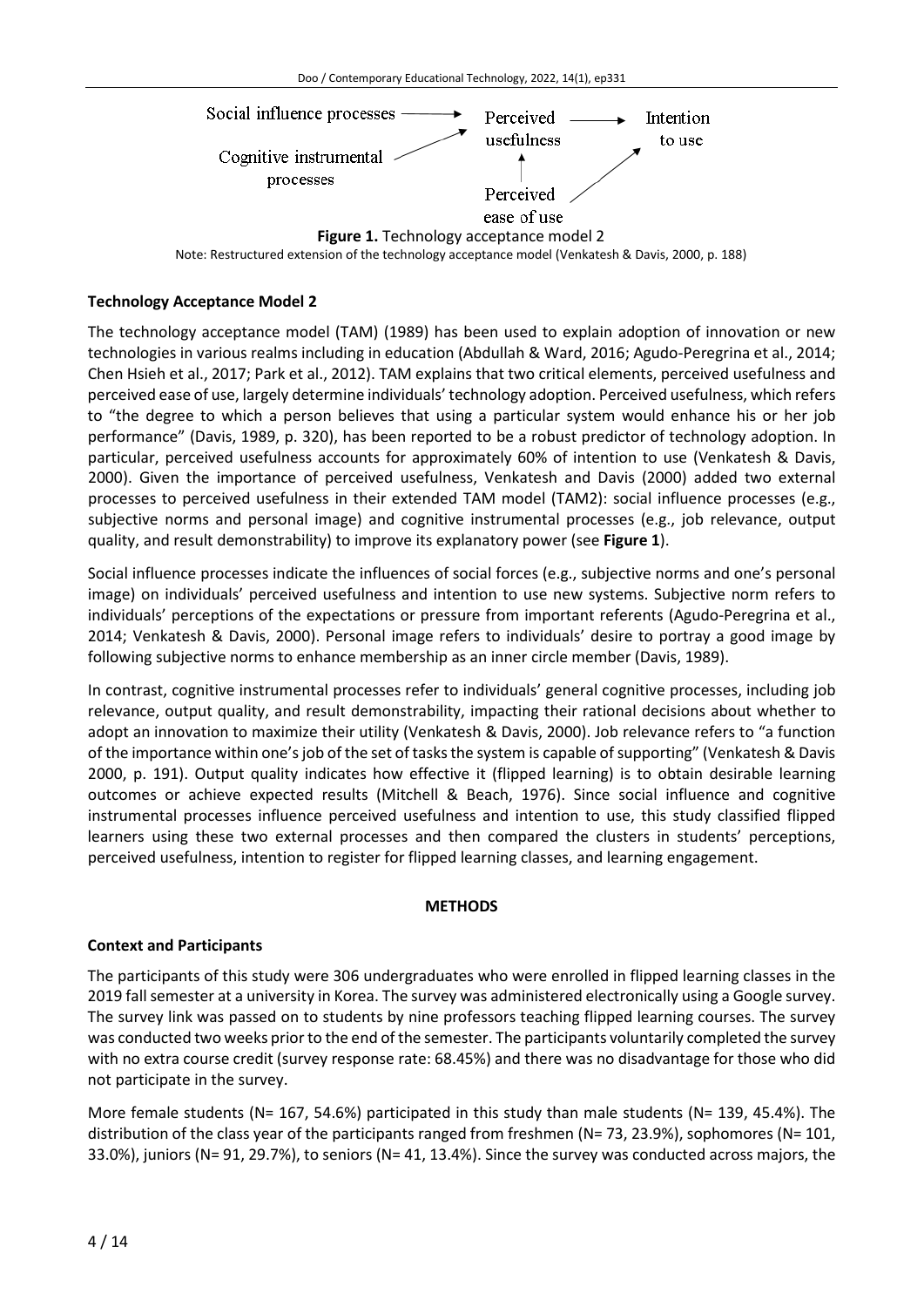| Table 1. Research instruments |                 |                  |  |  |  |  |  |  |  |
|-------------------------------|-----------------|------------------|--|--|--|--|--|--|--|
| Variables                     | Number of items | Cronbach's alpha |  |  |  |  |  |  |  |
| Subjective norms              |                 | .80              |  |  |  |  |  |  |  |
| Personal image                |                 | .80              |  |  |  |  |  |  |  |
| Relevance for learning        |                 | .87              |  |  |  |  |  |  |  |
| Quality of learning outcomes  |                 | .89              |  |  |  |  |  |  |  |
| Perceived usefulness          | 4               | .96              |  |  |  |  |  |  |  |
| Registration intention        |                 | .96              |  |  |  |  |  |  |  |
| Learning engagement           | 10              | .89              |  |  |  |  |  |  |  |

Note: Adapted and modified from Venkatesh and Davis (2000), and Schreiner and Louis (2011)

majors of participants varied widely, including energy resources (16.0%), nano-material science (15.7%), English language and literature (10.8%), education (10.1%), chemistry (10.1%), and others.

## **Research Process and Measurement Instruments**

This study included two parts: (1) classifying the participants into meaningful clusters, and (2) making comparisons among the clusters for perceived usefulness, learning engagement, intention to register for flipped classes, and perceptions of flipped learning.

The survey consisted of 32 questions, including demographic information (7 items) and questions measuring seven primary variables: subjective norms (2 items), personal image (3 items), relevance for learning (2 items), the quality of learning outcomes (2 items), perceived usefulness (4 items), and intention to use (2 items), and learning engagement (10 items). To measure the seven variables, we adapted and modified the TAM2 measurement (Venkatesh & Davis, 2000) except two items of voluntariness. Since taking flipped classes was not mandatory, voluntariness was not applicable to this study. Learning engagement was measured with 10 items of Schreiner and Louis' (2011) scale.

The survey questions were translated into Korean with reference to each original scale and then modified to make them more appropriate for a flipped learning context at a university in Korea (see **Table 1**). The survey was reviewed by two experts in the educational technology field. The participants were asked to answer each question on a 5-point Likert scale from 1 "strongly disagree" to 5 "strongly agree." The participants were also asked an open-ended question abouttheir perceptions of flipped classes. **Table 1** describesthe measurement scales of this study, including the number of items and the Cronbach's alphas for the latent variables. The reliability coefficients for the latent variables were satisfactory given that Cronbach's alpha for each latent variable was higher than .80.

## **Data Analysis**

Priorto conducting the cluster analysis, we checked the normality assumption and the common method bias. Descriptive data including the means, standard deviations of the measurement variables, and correlations are shown in **Table 2**. The skewness and kurtosis of all variables ranged from -1 to 1; thus, the normal distribution assumption was acceptable (George & Mallery, 2010).

Since the data of the current study were collected using one method (i.e., a survey), we performed Harman's single-factor test to detect common method variance. The test results indicated that there was no common method variance because the total variance for a single factor was 39.25%, which is less than 50% (Podsakoff et al., 2003).

To classify the participants into meaningful clusters, we conducted a cluster analysis using social influence (SI) and cognitive instrumental (CI) processes. Cluster analysisrefersto "a data reduction technique to reduce a large number of observations into a smaller number of groups" (Pastor, 2010, p. 41). Since SI and CI processes are external factors of perceived usefulness and intention to use in TAM, we selected these variables for the cluster analysis. Since the number of clusters was unknown, we performed a two-step cluster analysisincluding (1) hierarchical cluster analysis and (2) (a non-hierarchical) K-means cluster analysis.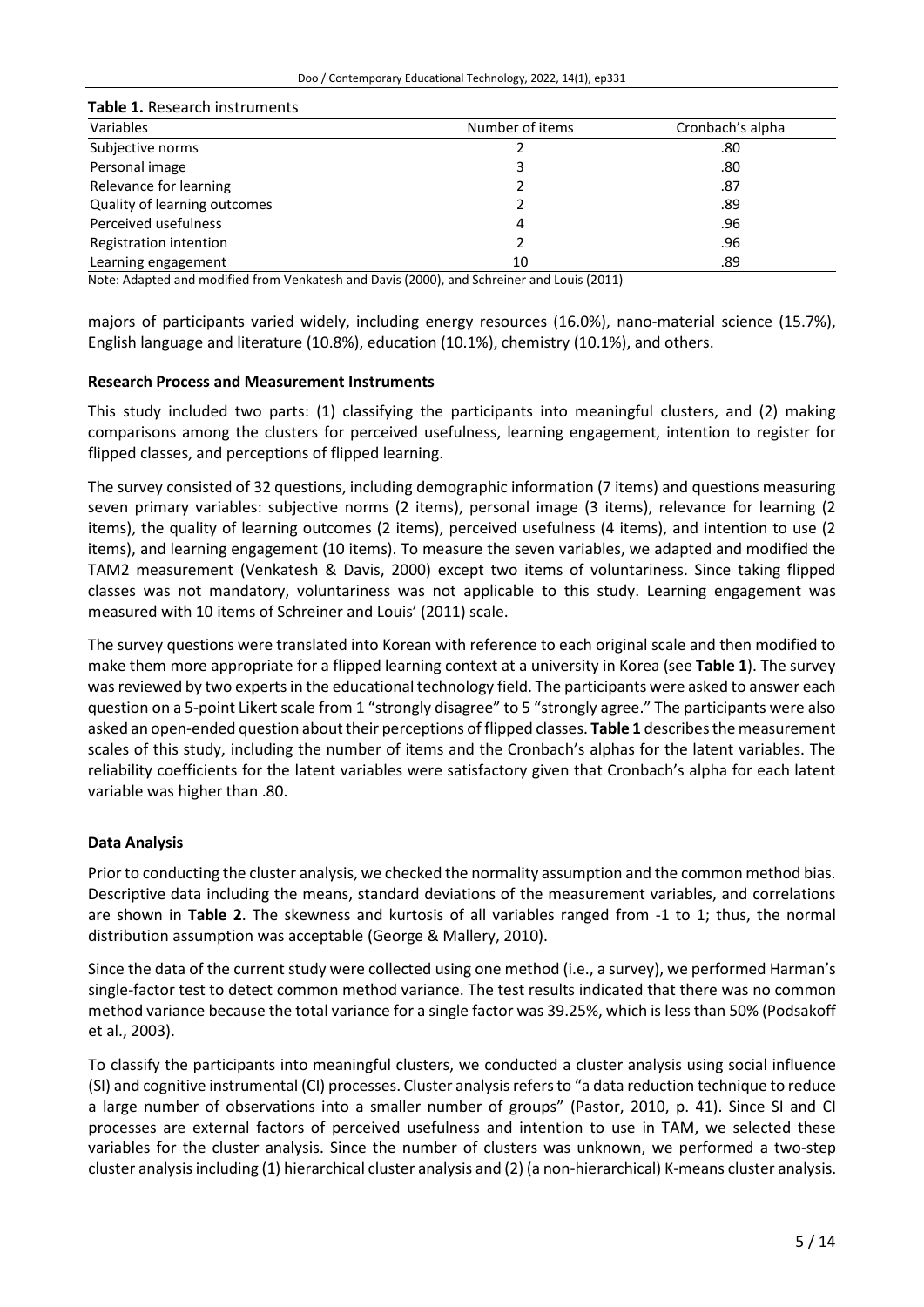| Doo / Contemporary Educational Technology, 2022, 14(1), ep331 |  |  |  |  |  |  |  |
|---------------------------------------------------------------|--|--|--|--|--|--|--|
|---------------------------------------------------------------|--|--|--|--|--|--|--|

| <b>Table 2.</b> Descriptive data |        |          |          |          |          |          |          |
|----------------------------------|--------|----------|----------|----------|----------|----------|----------|
| Variables                        |        | 2        | 3        | 4        | 5        | 6        |          |
| Subjective norms                 |        | $.74***$ | $.75***$ | $.67***$ | $.67***$ | $.67***$ | $.70**$  |
| Personal image                   |        | 1        | $.74***$ | $.62***$ | $.70***$ | $.72***$ | $.70***$ |
| Relevance for learning           |        |          | 1        | $.78***$ | $.74***$ | $.74***$ | $.71***$ |
| Output quality                   |        |          |          |          | $.65***$ | $.66***$ | $.63***$ |
| Perceived usefulness             |        |          |          |          | 1        | $.87***$ | $.72***$ |
| Registration intention           |        |          |          |          |          | 1        | $.74***$ |
| Learning engagement              |        |          |          |          |          |          |          |
| Mean                             | 3.31   | 3.16     | 3.60     | 3.69     | 3.88     | 3.85     | 3.36     |
| SD.                              | .99    | .90      | 1.01     | 1.02     | .98      | 1.09     | .81      |
| Skewness                         | $-.20$ | .09      | $-.43$   | $-.48$   | $-.72$   | $-.83$   | .00      |
| Kurtosis                         | $-.23$ | $-.05$   | $-.15$   | $-.27$   | .08      | .09      | .25      |
| $M - 1 - 1 + 1 = 0$              |        |          |          |          |          |          |          |

## **Table 2.** Descriptive data

Note: \*\* *p* < .001, \* *p* < .05

### **Table 3.** Final cluster centers for five clusters

| Cluster centers             | Cluster 1 | Cluster 2 | Cluster 3 | Cluster 4 | Cluster 5 |
|-----------------------------|-----------|-----------|-----------|-----------|-----------|
| Subjective norms            | 4.76      | 3.42      | 1.93      | 3.26      | 2.21      |
| Personal image              | 4.36      | 3.42      | 2.13      | 2.97      | 2.20      |
| Relevance for learning      | 4.82      | 4.24      | 1.81      | 3.17      | 3.38      |
| Quality of learning results | 4.90      | 4.36      | 1.74      | 3.19      | 3.41      |

The purpose of hierarchical cluster analysis is to identity the number of clusters and cluster centers and the results are prerequisites for conducting K-means analysis (Aldenderfer & Balshfield, 1984). The hierarchical cluster analysis was performed using the Ward method based on squared Euclidean distance. Dendrogram, a visual representation showing the hierarchical relationships among cases, showed that five clusters were the most reasonable for the current data. Data analysis was performed using the statistical software SPSS (version 24.0).

## **RESULTS**

## **K-means Cluster Analysis**

We conducted K-means cluster analysis based on the results of the hierarchical cluster analysis (i.e., the fivecluster solution). The number of cases in each cluster was as follows: cluster 1 (N= 53), cluster 2 (N= 83), cluster 3 (N= 29), cluster 4 (N= 103), and cluster 5 (N= 38). The final cluster centers of each cluster are summarized in **Table 3**. Cluster 1 has the highest means for the variables (i.e., the highest SI and CI), while cluster 3 has the lowest means for the variables (i.e., the lowest SI and CI). Cluster 2 has the second highest means for all variables (i.e., 2nd highest SI and CI). Clusters 4 and 5 varied: cluster 4 scored higher on subjective norms and personal image (i.e., moderate SI and low CI) than cluster 5. However, relevance for learning and quality of learning results were lower than cluster 5 (i.e., low SI and moderate CI).

The results of the analysis of variance (ANOVA) indicated that there were significant differences among the groups in the variables: (1) subjective norms,  $F(4, 301) = 186.228$ ,  $p < .001$ ; (2) personal image,  $F(4, 301) =$ 117.804, p < .001; (3) relevance for learning, F(4, 301)= 227.764, p < .001); and (4) quality of learning results, F(4, 301)= 285.461, p < .001. The results of Scheffe's post hoc multiple comparison test indicated that there were significant differences among the five clusters in subjective norms, personal image, relevance for learning, and quality of learning results. The final clusters are illustrated in **Figure 2**.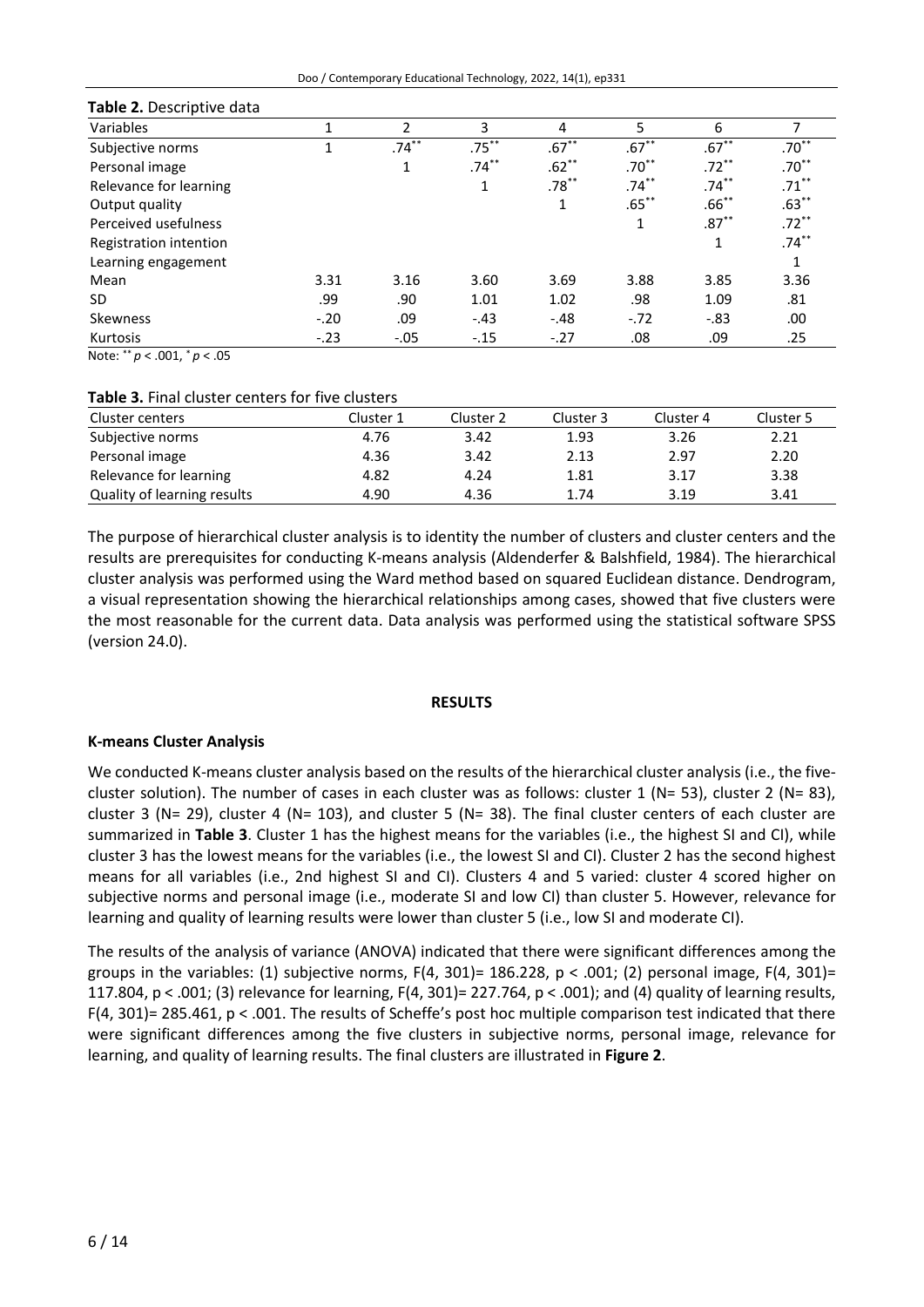

**Figure 2.** Five clusters using SI and CI processes

#### **Table 4.** Comparisons between clusters

|                                  |      | <b>Clusters</b>                                      |            |      |            |            |      |            | F-values   |      |
|----------------------------------|------|------------------------------------------------------|------------|------|------------|------------|------|------------|------------|------|
|                                  |      |                                                      | 2          |      | 3          | 4          |      | 5          |            |      |
| Perceived usefulness             |      | 4.83(.36)                                            | 4.46(.51)  |      | 2.15(.83)  | 3.64(.66)  |      | 3.27(.69)  | 124.85**   |      |
| Registration intention           |      | 4.89(0.28)                                           | 4.37(0.76) |      | 2.12(1.06) | 3.57(0.76) |      | 3.36(.99)  | $77.53***$ |      |
| Learning engagement              |      | 4.26(.78)                                            | 3.66(.52)  |      | 2.25(.70)  | 3.12(0.48) |      | 2.98(0.48) | 73.43**    |      |
| Note: ** $p < .001,$ * $p < .05$ |      |                                                      |            |      |            |            |      |            |            |      |
|                                  |      | Scheffe post hoc multiple comparison test (p-values) |            |      |            |            |      |            |            |      |
|                                  | 1&2  | 1&3                                                  | 1&4        | 1&5  | 2&3        | 2&4        | 2&5  | 3&4        | 3&5        | 4&5  |
| Perceived usefulness             | .016 | .000                                                 | .000       | .000 | .000       | .000       | .000 | .000       | .000       | .037 |
| Registration intention           | .005 | .000                                                 | .000       | .000 | .000       | .000       | .000 | .000       | .000       | .715 |
| Learning engagement              | .000 | .000                                                 | .000       | .000 | .000       | .000       | .000 | .000       | .000       | .788 |

## **Differences in Perceived Usefulness, Intention to Use, and Learning Engagement in Flipped Learning**

We compared the five clusters in intention to register for flipped learning classes, perceived usefulness, and learning engagement in flipped learning using an analysis of variance (ANOVA). Cluster 1 had the highest scores on perceived usefulness, intention to register for flipped learning classes, and learning engagement whereas cluster 3 had the lowest scores on the three variables. Cluster 4 (moderate SI and low CI) had higher scores on the three variables than cluster 5 (low SI and moderate CI); however, there was statistical significance only between clusters 4 and 5 on perceived usefulness. **Table 4** shows the results of the analysis of variance (ANOVA), indicating that there were significant differences among the five clusters in perceived usefulness (F(4, 301)= 124.85, p < .001), intention to register for flipped classes (F(4, 301)= 77.53, p < .001), and learning engagement (F(4, 301)= 73.43, p < .001). Scheffe's post hoc test showed that there were also significant differences among clusters in perceived usefulness at the p < .05 level; however, no significant differences were found between clusters 4 and 5 in intention to register for flipped learning classes and learning engagement.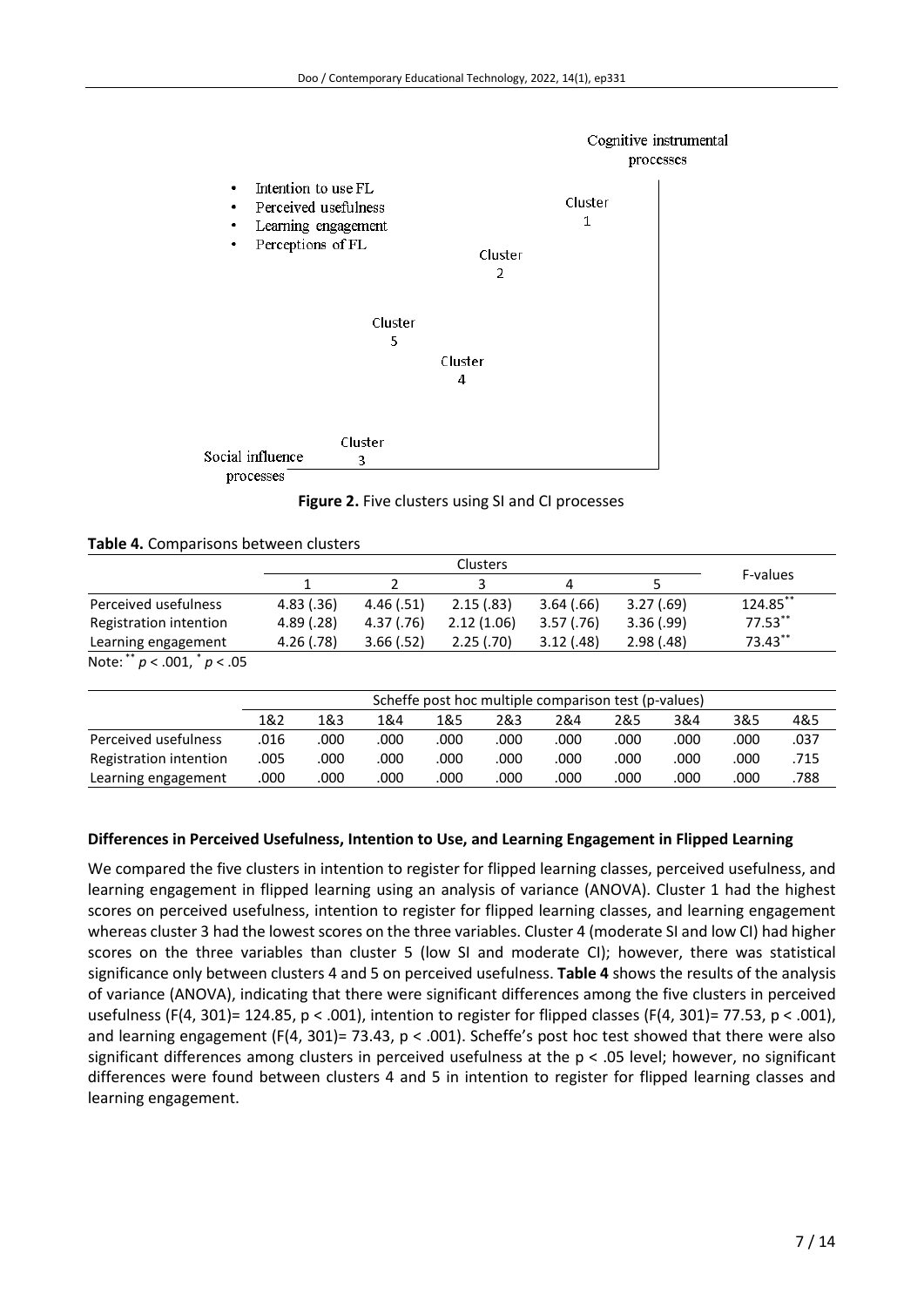| Table 5. Preference for flipped learning |           |                          |           |           |           |  |  |  |
|------------------------------------------|-----------|--------------------------|-----------|-----------|-----------|--|--|--|
| Cluster centers                          | Cluster 1 | Cluster 2                | Cluster 3 | Cluster 4 | Cluster 5 |  |  |  |
| Positive                                 | 92.5%     | 100.0%                   | 27.6%     | 74.8%     | 84.2%     |  |  |  |
| <b>Negative</b>                          | 3.8%      | $\overline{\phantom{a}}$ | 58.%      | 12.6%     | 13.2%     |  |  |  |
| Neutral or no answer                     | 3.8%      | -                        | 13.8%     | 12.6%     | 2.6%      |  |  |  |

### **Table 6.** Perceptions of flipped learning

| Category         | Sub-categories                                  | 1        | $\overline{2}$ | 3        | 4              | 5.       | Total |
|------------------|-------------------------------------------------|----------|----------------|----------|----------------|----------|-------|
|                  |                                                 | $(N=53)$ | $(N=83)$       | $(N=29)$ | (N=103)        | $(N=38)$ |       |
|                  | Online pre-learning materials                   | 20       | 35             | 1        | 37             | 14       | 107   |
|                  | Review opportunity for learning                 |          | 7              | 0        | 10             | 4        | 28    |
| Pre-learning     | Individualized learning                         | 3        | 3              | 0        | 6              | 2        | 14    |
| opportunities    | Self-directed learning                          | 2        | 6              | 0        | $\overline{2}$ | 1        | 11    |
|                  | Flexibility in learning time                    | 3        |                | 0        | 5              | 2        | 17    |
| Class activities | Question opportunities in class                 | 2        | 0              | 0        | $\mathbf{1}$   | $\Omega$ | 3     |
|                  | In-class discussion                             | 2        | 6              | 0        | 6              | 3        | 17    |
|                  | Active participation in class activities (other | 1        | 4              | 1        | 2              | 1        | 9     |
|                  | than discussion or questions)                   |          |                |          |                |          |       |
|                  | Understanding of lectures                       | 7        | 14             | 1        | 9              | 2        | 33    |
|                  | Retention of learning                           | 2        | 2              | 1        | 0              | 0        | 5     |
| Learning         | Critical thinking                               | O        | 0              | 0        | O.             |          |       |
| outcomes         | <b>Efficiency of learning</b>                   |          | 0              | 0        | 2              | 4        | 6     |
|                  | No learning effectiveness                       | 0        | 0              | 15       | 12             | 2        | 29    |
|                  | Learning motivation                             | O        | 0              | 0        | 3              | $\Omega$ | 3     |
|                  | Learning engagement and fun                     | 0        | 4              | 0        | 1              | 2        | 7     |
| <b>Others</b>    | Amount of learning                              | 2        | 3              | 1        | $\overline{2}$ | 1        | 9     |
|                  | Excessive time for learning                     | 0        | 0              | 4        |                | 0        | 5     |
| Total            |                                                 | 51       | 91             | 24       | 99             | 39       | 304   |

## **Students' Perceptions of Flipped Learning**

Students' perceptions of flipped learning as reported in open-ended responses were analyzed using *NVivo* 12, qualitative data analyses software. Among the 304 comments about the perceptions of flipped learning, 78.6% were positive and 12.1% were negative (9.3% were neutral or missing values). Each cluster revealed different perceptions of flipped learning and there were significant differences among the five clusters ( $\chi^2(4)$ = 80.321, p < .001), as shown in **Table 5**.

## *The Signature of Flipped Learning: Online Pre-Learning Sessions*

The author performed pilot coding of verbatim responses and generated four categories (i.e., pre-learning materials, class activities, learning outcomes, and others) and 17 sub-categories (see **Table 6**). Since coding was completed by a single researcher, the coding was done twice with a time lapse interval of one week to ensure reliability. This iterative process enabled the researchers to develop mutually exclusive and conceptually congruent codes (Merriam, 1998). Misplaced and double-meaning codes were revised through this iterative process. The cluster comparisons of the perceptions of flipped learning are illustrated in **Table 6**.

The most frequent comments about the perceptions of flipped learning were "using pre-learning online materials" (N=107, 35.2%). Sample verbatim statements include, "Online pre-learning materials help me understand the class more effectively" (Cluster 1, female/junior/Energy engineering), and "It is good to know in advance what I will learn in class due to online pre-learning materials" (Cluster 2, female/sophomore/Fashion design). Review opportunities for learning were also mentioned as the strength of flipped learning, such as "Flipped learning allows me to repeat the pre-learning materials until I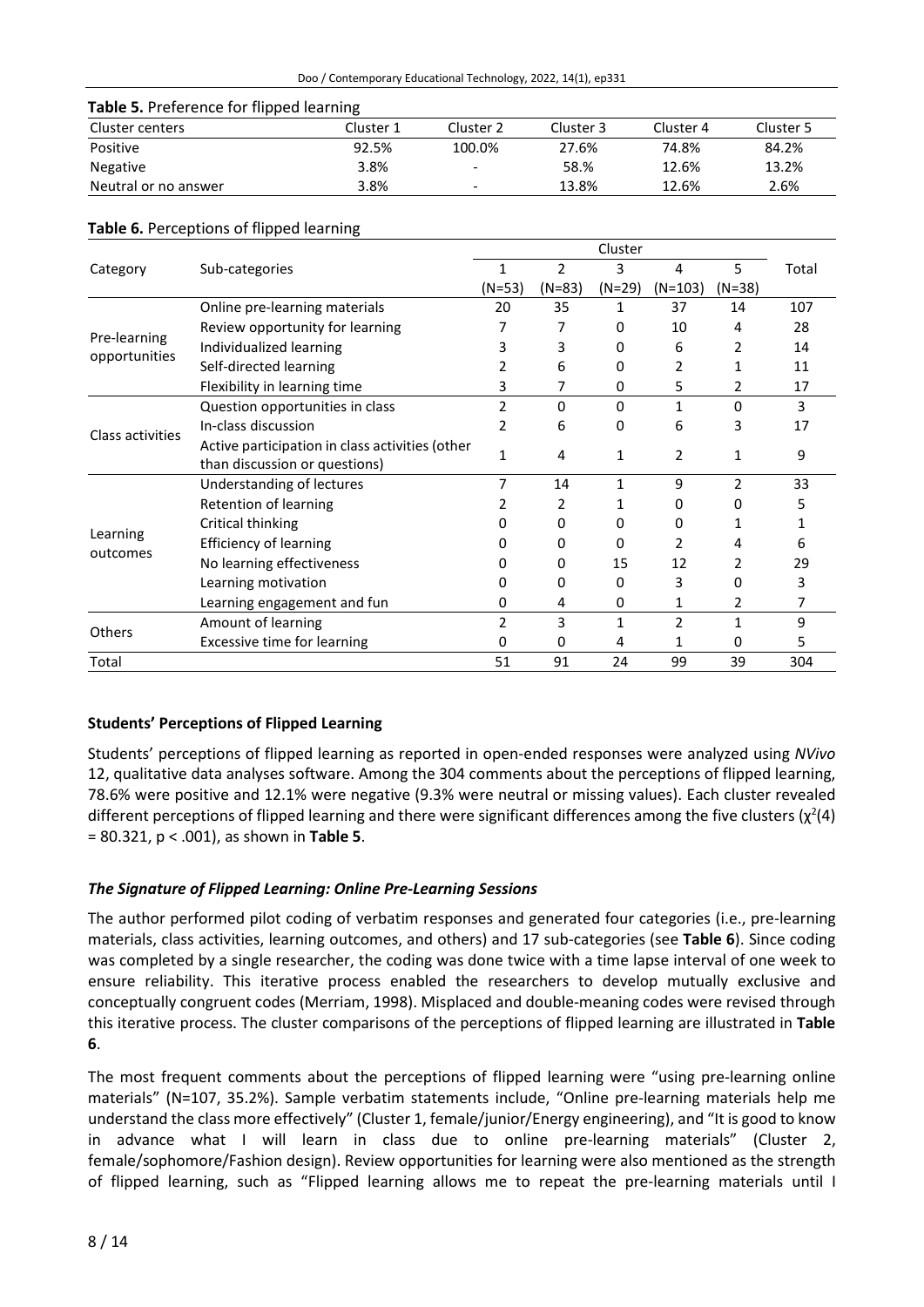understand" (Cluster 1, female/junior/Education), and "It gives me learning opportunities to understand what I missed in class" (Cluster 4, male/senior/Nano science). A freshman student elaborated further on her response:

Once I miss a lecture in class, there is no way to do damage control and it negatively affects the remaining classes. Or sometimes, I cannot concentrate on lectures because of my physical condition. However, flipped learning allows me to study wherever I am, such as at home or even on the subway and to re-play and repeat as many times as I want. That's why I think that flipped learning is a more effective instructional approach than lectures.

(Cluster 1/female/freshman/Education).

## *Effectiveness and efficiency of flipped learning: Learning outcomes and class activities*

There were also comments about the strengths of flipped learning including individualization and selfdirected learning. Sample statements include, "I can selectively focus on what I deem to be important and skip the remaining parts" (Cluster 4, female/freshman/Education), "The strength of flipped learning is that I can repeatedly play pre-learning materials at my own pace. I like listening to the online lectures over and over again at a faster speed and flipped learning fits my needs. Since the online materials remain on Blackboard, I can look up the part I don't understand in the lecture after class" (Cluster 1, female/freshmen/Chemistry) [Individualization], and "Flipped learning is an appropriate instructional approach to facilitate students' own understanding of learning materials and problem-solving skills" (Cluster 2, male/freshman/Chemistry) [Self-directed learning].

As for class activities, three sub-categories emerged: (1) question opportunities, (2) in-depth discussion, and (3) active participation in other class activities. In-depth discussion was mentioned the most ( $N= 17$ ): "In flipped learning, I can discuss about an issue with others who have different perspectives" (Cluster 2, male/junior/Hospitality), and "Flipped learning is effective because I can share what I learned from prelearning online materials with classmates in the discussion" (Cluster 4, female/sophomore/Education).

Many participants reported on the learning effectiveness of flipped learning (N= 55), such as facilitating "understanding of lectures" (N= 33), "efficiency of learning" (N= 6), and "retention of learning" (N= 5). Sample statements include:

Sometimes cognitive overload occurs in class because students are required to immediately understand what they just (or concurrently) learned. Flipped learning allows students to understand the learning content at their own pace. It also includes many class activities, not just lecturing, so it helps understanding of learning (Cluster 4, female/senior/Economics).

Another statement is "Since online pre-learning materials facilitate understanding of lectures, it helps retention of learning without additional efforts for learning" (Cluster2, male/senior/Physical education).

Comments about learning motivation ( $N= 3$ ), fun, and learning engagement ( $N= 7$ ), include, "In flipped learning, I have clear learning motivation to participate in class activities" (Cluster 4, male/sophomore/Energy engineering), "[Flipped learning is] less boring than lectures" (Cluster 5, male/senior/Nano science), and "The retention of learning improved in flipped learning because it is fun" (Cluster 5, female/sophomore/Media communication).

## *Negative perspectives on flipped learning*

There were also negative comments about the effectiveness of flipped learning (N=29). Most of the negative comments were from students in clusters 3 and 4. Sample statements include: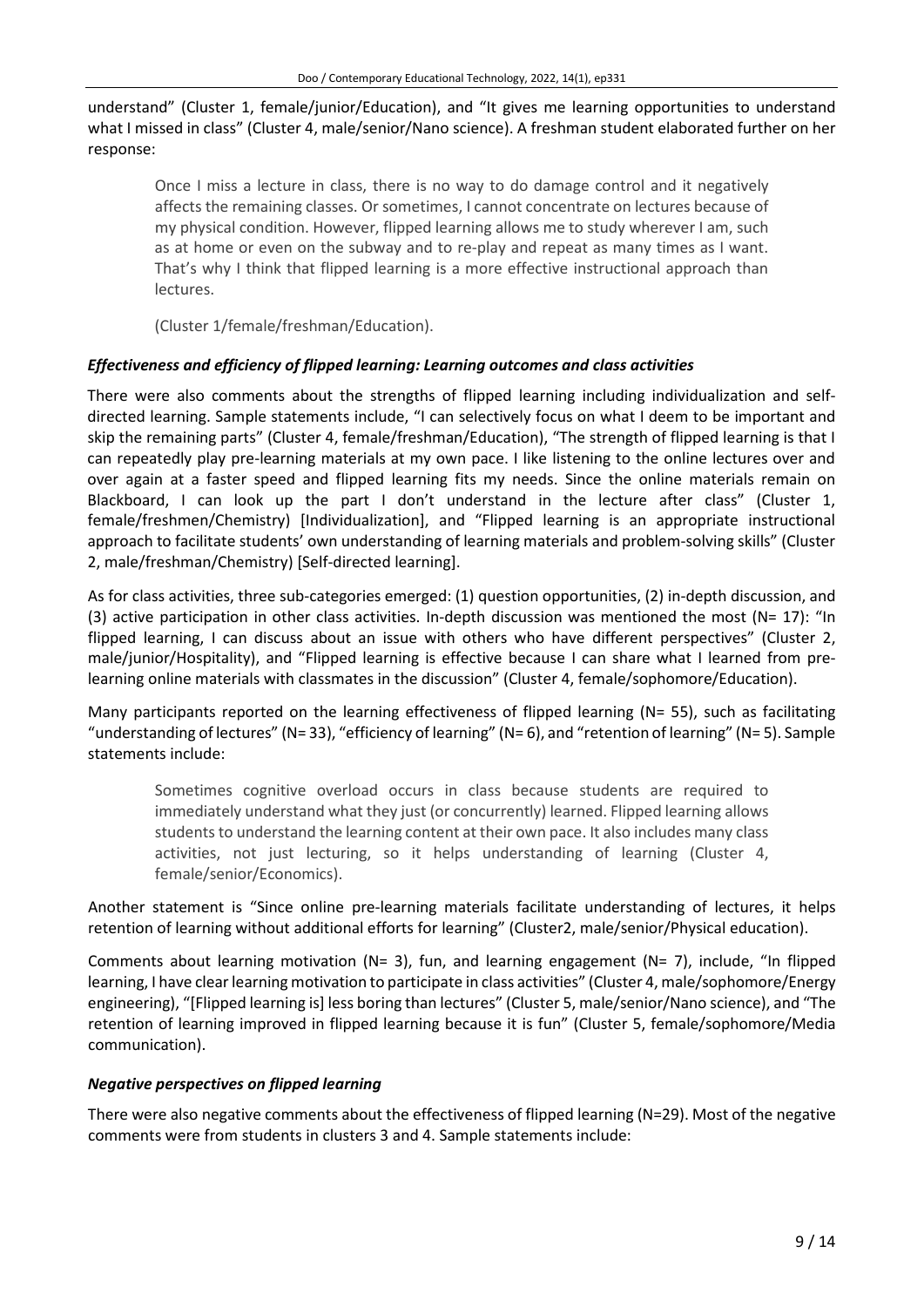Flipped learning is not effective for me. The online video materials are too lengthy. I don't see a connection between the video materials and lectures. I prefer succinct lectures in class. Many students play the online video materials at 2x speed or listen to them at one sitting, so it does not help (Cluster 3, female/sophomore/Music).

and "I don't see the big difference [between flipped learning and traditional lectures]" (Cluster 4, female/senior/Animation). There were also complaints about the required learning time for flipped learning online materials, such as "Flipped learning requires excessive preparation time besides class hours" (Cluster 3, male/junior/English).

#### **DISCUSSION**

This study investigated flipped learners' perceptions, perceived use, intention to register for flipped learning classes, and learning engagement using cluster analysis. We classified 306 flipped learners into five clusters based on their level of social influence (SI) and cognitive instrumental (CI) processes using TAM2 (Venkatesh & Davis, 2000). The results of cluster analysis yielded the following combinations: cluster 1 (N= 53, highest SI and CI), cluster 2 (N= 83, the second highest SI and CI), cluster 3 (N= 29, lowest SI and CI), cluster 4 (N= 103, moderate SI and low CI), and cluster 5 (N= 38, low SI and moderate CI). There were statistically significant differences among the five clusters in perceived usefulness, intention to register for flipped learning classes, and learning engagement. These differences confirmed the validity of the cluster classification using social influence and cognitive instrumental processes. The results of a post hoc test indicated that those who had moderate the social influence process with a low cognitive instrumental process (cluster 4) had statistically higher perceived usefulness for flipped learning than students who had low social influence with a moderate cognitive instrumental process (cluster 5). That is, those who perceived that their professors, parents, or friends had high expectations of them (subjective norm) and those who wanted to portray a good image in class or at school (personal image) were likely to have a higher level of perceived usefulness of flipped learning than students who understood the relevance of flipped learning and expected successful learning outcomes in flipped learning classes. However, there were no significant differences between clusters 4 and 5 in intention to registerforflipped learning classes and learning engagement in flipped learning. For practical implications, instructors and school administrators should consider the social influence process and cognitive instrumental process together to predict students' intention to register for flipped classes and learning engagement.

In this study, 78.6% of the participants had a positive perception of flipped learning. This is higher than Hao's (2016) survey results (roughly 60%). Of the 306 participants, 196 participants (64.1%) stated that they intended to take flipped learning classesin the future, which is also higher than Hao'sstudy (44%), and Forsey et al.'s (2013) study (53%). The discrepancies between students' general perception and the intention to take flipped learning classes indicate that there are still areas for improvement in flipped learning classes. It is necessary to investigate why those who were positive about flipped learning were also reluctant to take flipped learning classes in the future.

Students' perceptions of and preferences for flipped learning were statistically different among the five clusters. Most participants in clusters 1 (highest SI and CI) and 2 (second highest SI and CI) were positive about flipped learning as an instructional approach (92.5% and 100% respectively). However, 58% of cluster 3 (lowest SI and CI) were negative about flipped learning and only 27.6% were positive. This finding indicates that the social influence process and the cognitive instrumental process of TAM are valid predictors of students' perceptions of flipped learning. Cluster 5 (low SI and moderate CI) was more positive about flipped learning (84.2%) than cluster 4 (moderate SI and low CI) (74.8%). However, there were no significant differences in the negative perceptions of flipped learning between clusters 4 (12.6%) and 5 (13.2%). This result indicates that there is a wide range of student perceptions of flipped learning, and it is necessary to provide customized learning support and implement instructionalstrategiesfor each type of flipped learners. Given that there were no significant differences in students' perceptions and preferences between the cluster with a high social influence process and low cognitive instrumental process and the cluster with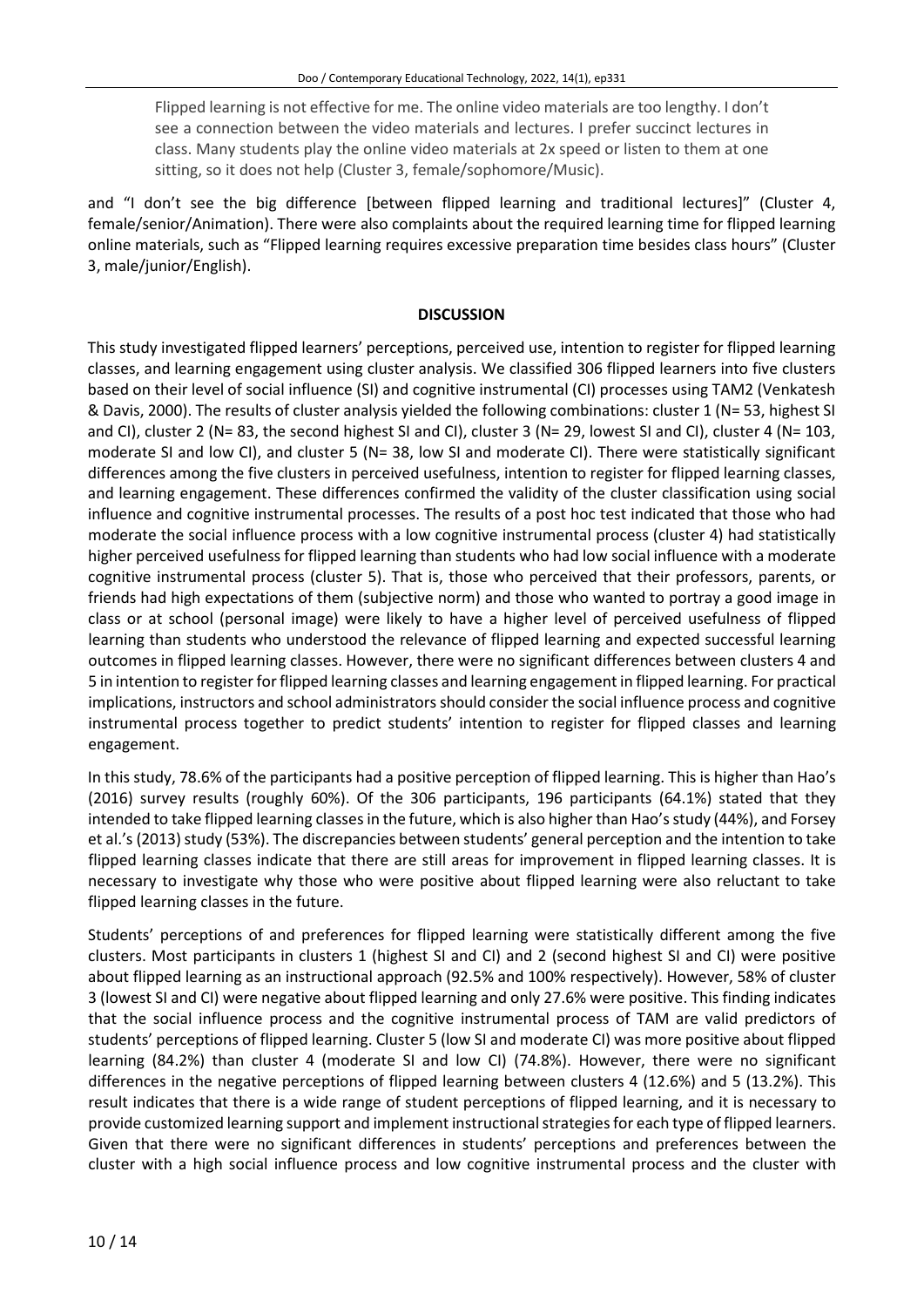reversed features (i.e., vice versa), the social influence process and cognitive instrumental process must be considered together instead of separately for use in cluster analysis.

We analyzed the participants' open-ended comments about their perceptions of flipped learning, such as why they liked or disliked flipped learning (N= 304). The following four themes emerged: (1) online prelearning opportunities, (2) class activities, (3) learning outcomes, (4) other (e.g., workload and learning times). The most frequent comments about flipped learnng was online pre-learning sessions. This result confirmed previous research findings that have emphasized the importance of pre-learning sessions in flipped learning by Lee and Choi (2019), Lo and Hew (2017), and Steen-Utheim and Foldnes (2018). An online pre-learning session must appear to be a distinctive feature to students. Students recognized that these sessions are useful for their learning because it makes it possible to "facilitate understanding of lectures," "review opportunities for learning," "[provide] flexible learning time," "individualized learning," and "meaningful in-class discussions." As Lee and Choi (2019), and Lo and Hew (2017) emphasized, providing students with high-quality pre-session learning materials is critical to the success of flipped learning. Considering the importance of pre-learning sessions in a flipped learning class, instructors should encourage students to complete the pre-learning sessions and school administrators should provide those who teach flipped classes with sufficient support to produce high quality pre-learning materials.

It is noticeable that affective domains, such as learning motivation, learning engagement, and fun, were included in the perceptions of flipped learning as a strength of flipped learning. These advantages are similar to the research findings by Steen-Utheim and Foldnes (2018), Hao (2016), Nouri (2016), and Forsey et al. (2013). Hao's (2016) research included "recognition of learning needs," "more interaction in classes," and "more effective use of class time," and Nouri's (2016) conclusions, included "flexibility and mobility of learning," "support for learning," and "meaningful learning activities." Our research findings also substantially overlap with Forsey et al.'s (2013) observations, including "flexibility," "richness of learning contents," and "productivity in learning," and Wang and Zhu's (2019) findings about flipped class students' preferences for student-student interaction and active learning results in class. This finding indicates that students recognize flipped learning as an instructional approach that they can have fun with and that it can enhance learning motivation and learning engagement. Steen-Utheim and Foldnes (2018) emphasized the affective aspects of learning engagement in flipped learning, stating that it is necessary to make flipped learning experiences more meaningful by making efforts to increase learning motivation, learning engagement, and even fun.

The students also had negative perceptions of flipped learning, including "no learning effectiveness" and "excessive time for learning." This finding supported the research results by He et al. (2016), Forsey et al. (2013), and Hao (2016). Even though students' perceptions of flipped learning were largely positive, He et al. (2016) explained that there is a wide spectrum of students' perception of flipped learning varies from positive to negative. Forsey et al. (2013) indicated that students were anxious about replacing instructor-led class lectures with online pre-learning materials. Finally, Hao (2016) found that slight less than 40% of flipped learners reported that flipped learning satisfied with their learning needs, indicating that students disliked the "requirement self-discipline," "requirement of prior knowledge and academic motivation," and "less learner control" in flipped learning.

In this study, we found that participants' perceptions of flipped learning are different by cluster. There was no single negative comment from cluster 1 (highest SI and CI) or cluster 2 (second highest SI and CI). Negative comments, such as "no learning effectiveness" and "excessive time for learning" mostly came from students in cluster 3 (lowest SI and CI). Interestingly, there were more negative comments from students in cluster 4 (moderate SI and low CI) than cluster 5 (low SI and moderate CI). These findings confirm Nouri's (2006) research that different flipped learner groups have different perceptions of flipped learning.

There are two plausible explanations about the discrepancies between the previous literature and the current study. First, most negative comments came from the group with low social influence and cognitive instrumental process and their perceived usefulness, intention to register for flipped learning classes, and learning engagement were the lowest of all the clusters. Hence, this finding should be interpreted considering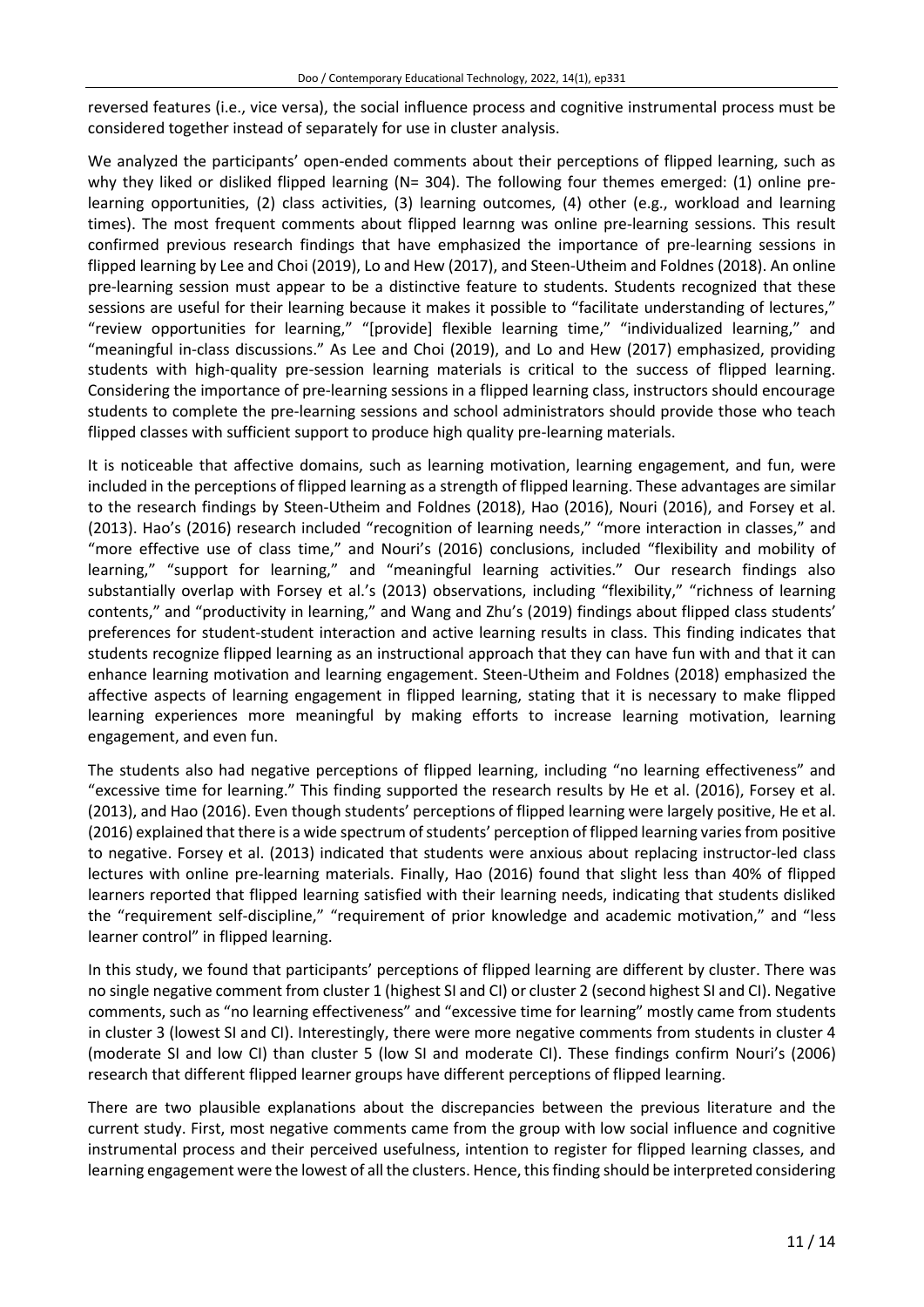the research design (i.e., cluster analysis). The other reason may be that these perceptions may also be influenced by how instructors implement flipped learning, such as the flipped class policies or grading system. For example, Wang and Zhu (2019) explained that the quality of pre-learning materialsis an influencing factor of students' satisfaction level of MOOCs.

Therefore, it is necessary to identify meaningful variables to segment flipped learners so instructors can implement effective, practical, and feasible instructional strategies and provide appropriate learning support to attain learning outcomes.

## **Limitations and Recommendations for Future Research**

This study has several limitations. It is important to point out these limitations for those who are interested in extending the current study. We used cluster analysis as an analytic method in this study. The results of cluster analysis may change depending on which variables are used to classify the clusters (e.g., SI and CI processes in the current study, learning achievement, or social economic status). If future researchers select different variables to classify respondents using cluster analysis, the results may be different. Therefore, it is important to choose reasonable and meaningful variables to select and classify respondents considering the research purpose. Cluster analysis is a practical method to classify a large number of respondents with homogenous characteristics into meaningful clusters. However, Pastor (2010) explained that cluster analysis could yield clusters by creating a structure even if the structure does not actually exist (e.g., exploratory factor analysis). While the validity of the results of exploratory factor analysis can be examined using confirmatory factor analysis, cluster analysis does not have a specific analytic technique to validate the results. Thus, it can be validated using an analysis of variance (ANOVA) or chi square tests with different variables.

Another limitation of this study is the limited generalizability since this study was conducted with undergraduate students who were enrolled in flipped learning classes in Korea. Future studies are encouraged to expand the scope with participants from different countries or in multicultural contexts. In addition, we included an open-ended question in the survey to investigate the participants' perceptions of flipped learning. Future researchers who extend the current research should collect more qualitative data, such as focus group interviews or individual in-depth interviews to obtain robust, rich, and vivid research findings. He et al. (2016) criticized many flipped learning studiesthat were conducted without proper controls to validate the effects of treatment. This study also did not have a comparison group (e.g., those who were enrolled in the same courses delivered in traditional classroom) for a practical reason. Future studies should use a solid research method and control extraneous variables to validate the research findings in this study. Finally, given that the current study is limited to examining the differences among the clusters in perceived usefulness, learning engagement, perceptions of flipped learning, and intention to register for flipped learning classes, future studies are strongly encouraged to expand the scope of thisstudy by examining group differences in academic achievement or learning outcomes.

## **CONCLUSIONS**

Flipped learning is a popular instructional approach in higher education. A frequently emphasized strength of flipped learning is the cost-effectiveness and efficiency to implement a learner-cantered approach to a large number of students. However, students have unique learner characteristics and needs. We cannot ignore these individual differences for educational purposes, but we also cannot completely customize programs for every single student. It is necessary to compromise between the ideal and the possible. If we identify critical factors to classify meaningful learner groups in flipped learning, it may enable us to provide students with significant and feasible customized learning support. The phrase "one size does not fit all" applies to flipped learning.

**Funding:** This study was supported by 2020 Research Grant from Kangwon National University.

- **Declaration of interest:** Author declares no competing interest.
- **Data availability:** Data generated or analysed during this study are available from the author on request.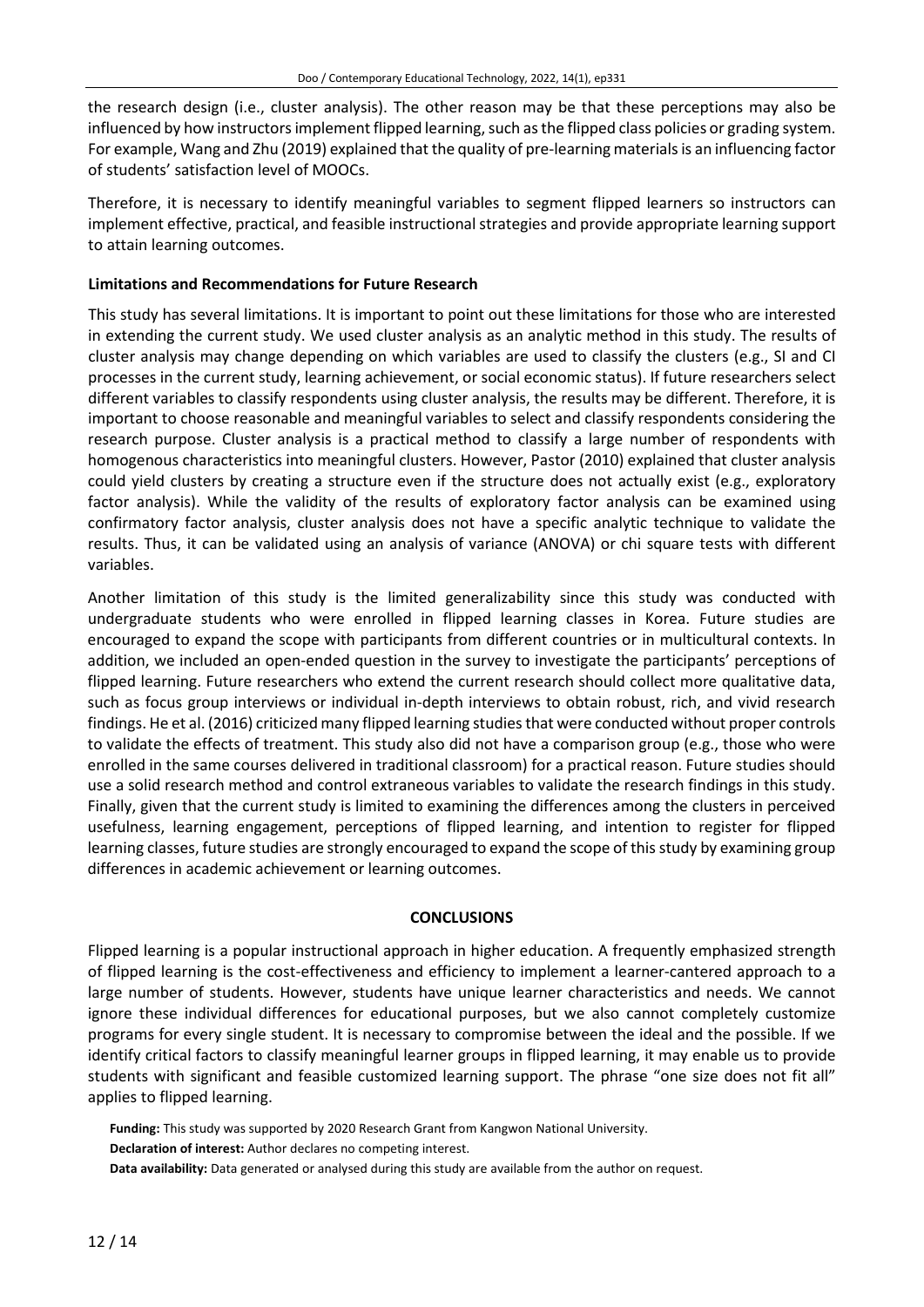#### **REFERENCES**

- Abdullah, F., & Ward, R. (2016). Developing a general extended technology acceptance model for ELearning (GETAMEL) by analyzing commonly used external factors. *Computers in Human Behavior, 56,* 238-256. <https://doi.org/10.1016/j.chb.2015.11.036>
- Agudo-Peregrina, A. F., Hernandez-Garcia, A., & Pascual-Miguel, F. J. (2014). Behavioral intention, use behavior, and the acceptance of electronic learning systems: Differences between higher education and lifelong learning. *Computers in Human Behavio*r, *34,* 301-314. <https://doi.org/10.1016/j.chb.2013.10.035>
- Aldenderfer, M. S., & Balshfield, R. K. (1984). *Cluster analysis*. Sage publication. <https://doi.org/10.4135/9781412983648>
- Al-Samarraie, H., Shamsuddin, A., & Alzahrani, A. I. (2020). A flipped classroom model in higher education: a review of the evidence across disciplines. *Educational Technology Research Development, 68*(3), 1017- 1051. <https://doi.org/10.1007/s11423-019-09718-8>
- Bergmann, J., & Sams, A. (2012). *Flip your classroom: Reach every student in every class every day*. International Society for Technology in Education.
- Chen Hsieh, J. S., Huang, Y. M., & Wu, W. C. V. (2017). Technological acceptance of LINE in flipped EFL oral training. *Computers in Human Behavior, 70*, 178-190. <https://doi.org/10.1016/j.chb.2016.12.066>
- Davis, F. (1989). Perceived usefulness, perceived ease of use, and user acceptance of information technology. *MIS Quarterly, 13*(3), 319-340. <https://doi.org/10.2307/249008>
- Flip Learning (2014). *Definition of flipped learning*. Flip Learning Organization. <https://flippedlearning.org/definition-of-flipped-learning>
- Forsey, M., Low, M., & Glance, D. (2013). Flipping the sociology classroom: Towards a practice of online pedagogy. *The Australian Sociological Association, 49*(4), 471-485. <https://doi.org/10.1177/1440783313504059>
- Fulton, K. (2012). Upside down and inside out: Flip your classroom to improve student learning. *Learning & Leading with Technology*, *39*(8), 12-17.
- George, D., & Mallery, P. (2010). *SPSS for windows step by step: A simple guide and reference.* Pearson Education.
- Goodwin, B., & Miller, K. (2013). Research says/evidence on flipped classroomsis still coming in. *Technology-Rich Learning, 70*(6), 78-80.
- Hao, Y. (2016). Exploring undergraduates' perspectives and flipped learning readiness in their flipped classrooms. *Computers in Human Behavior, 59,* 82-92. <https://doi.org/10.1016/j.chb.2016.01.032>
- He, W., Holton, A., Farkas, G., & Warschauer, M. (2016). The effects of flipped instruction on out-of-class study time, exam performance, and student perceptions. *Learning & Instruction, 45*, 61-71. <https://doi.org/10.1016/j.learninstruc.2016.07.001>
- Hwang, G., Yin, C., & Chu, H. (2019). The era of flipped learning: promoting active learning and higher order thinking with innovative flipped learning strategies and supporting systems. *Interactive Learning Environments, 27*(8), 991-994. <https://doi.org/10.1080/10494820.2019.1667150>
- Johnson, L., Adams Becker, S., Estrada, V., & Freeman, A. (2015). *NMC Horizon report: 2015 higher education edition*. The New Media Consortium.